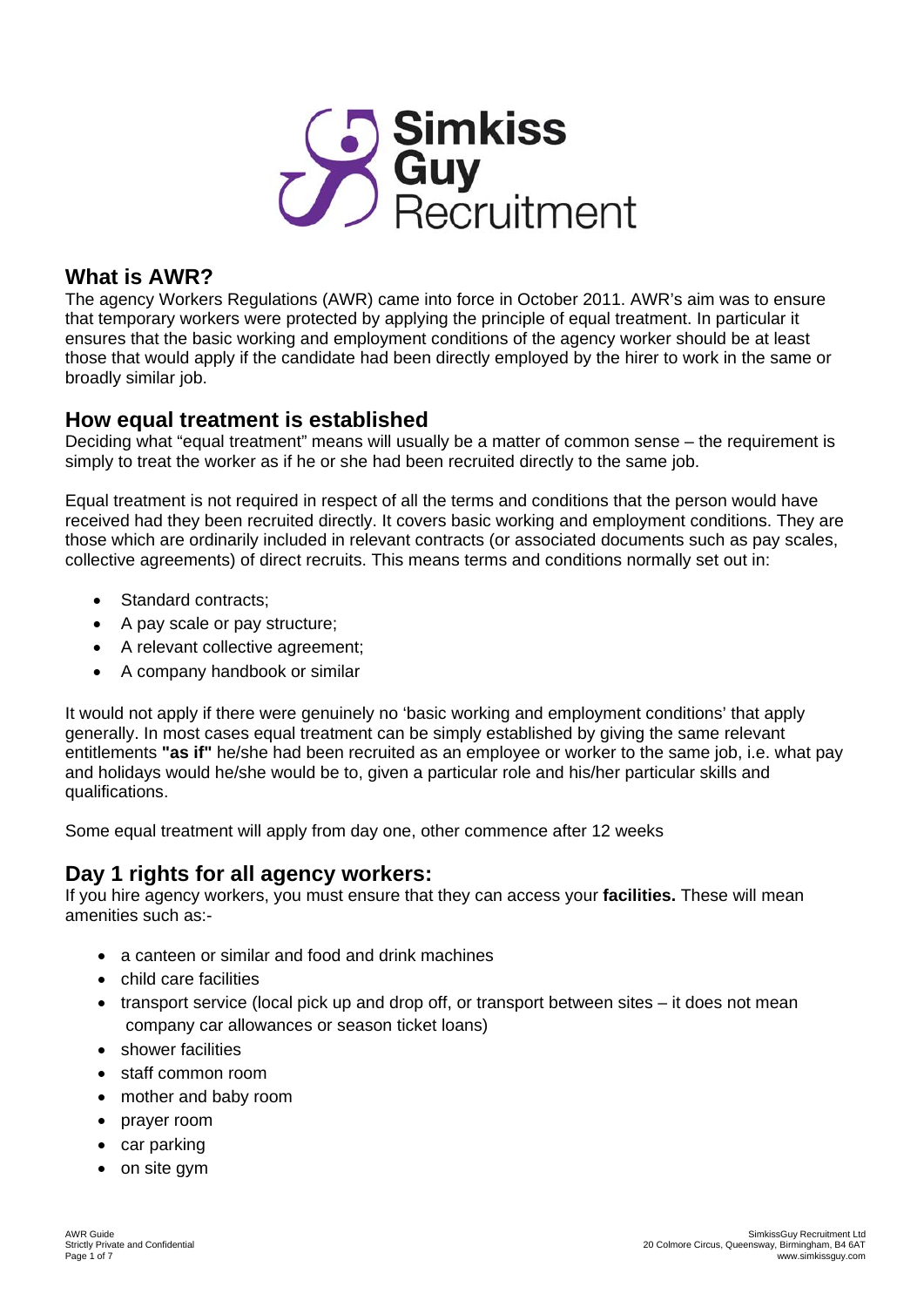This is a non-exhaustive list and does not have to include facilities which might be considered part of a package to reward long term service or loyalty.

AWR does not mean that an agency worker will be given enhanced rights, for example, where child care facilities or car parking spaces have a waiting list; the agency worker is also entitled to join the list.

AWR also does not include off-site facilities or benefits such as a subsidised gym.

You must also ensure that a temporary worker can access **information on your job vacancies** from the first day of their assignment with you.

## **After 12 weeks in the same job:**

The equal treatment entitlements for temporary workers relate to **pay** and other **basic working conditions** (annual leave, rest breaks etc.) and come into effect after an agency worker completes a **12 week qualifying period** in the same job with the same hirer.

Pay includes:

- basic pay based on the annual salary an agency worker would have received if recruited directly, usually converted into an hourly or daily rate
- overtime payments
- shift allowances
- payments for annual leave where your company standard is above the statutory minimum of 5.6 weeks per year (fte)
- bonuses or commission payments directly attributed to the amount and quality of work done by the individual, including where targets achieved and payments relate to quality of personal performance
- vouchers or stamps where they have a monetary value, such as child care vouchers or luncheon vouchers

Pay does not include:

- occupational sick pay
- occupational pensions (agency workers will be covered by new automatic pension enrolment which will be phased in from October 2012 – see website for more details www.dwp.gov.uk/policy/pensions-reform)
- occupational maternity, paternity or adoption pay
- redundancy pay
- notice pay
- guaranteed payment if you are laid off
- payment for time off for Trade Union duties
- advance in pay or loans e.g. for season tickets
- accommodation and travel expenses
- payments or rewards linked to financial participation schemes such as share ownership schemes
- overtime or similar payments where an agency worker has not fulfilled the qualifying conditions that a permanent member of staff would have to fulfil
- any payments that require an eligibility period of employment/service
- bonuses which are not directly linked to the contribution of the individual e.g. a flat rate bonus that is given to all direct recruits to encourage loyalty or long term service
- additional discretionary, non-contractual bonuses, as long as these payments are not made with such regularity that they have become custom and practice, such as a Christmas bonus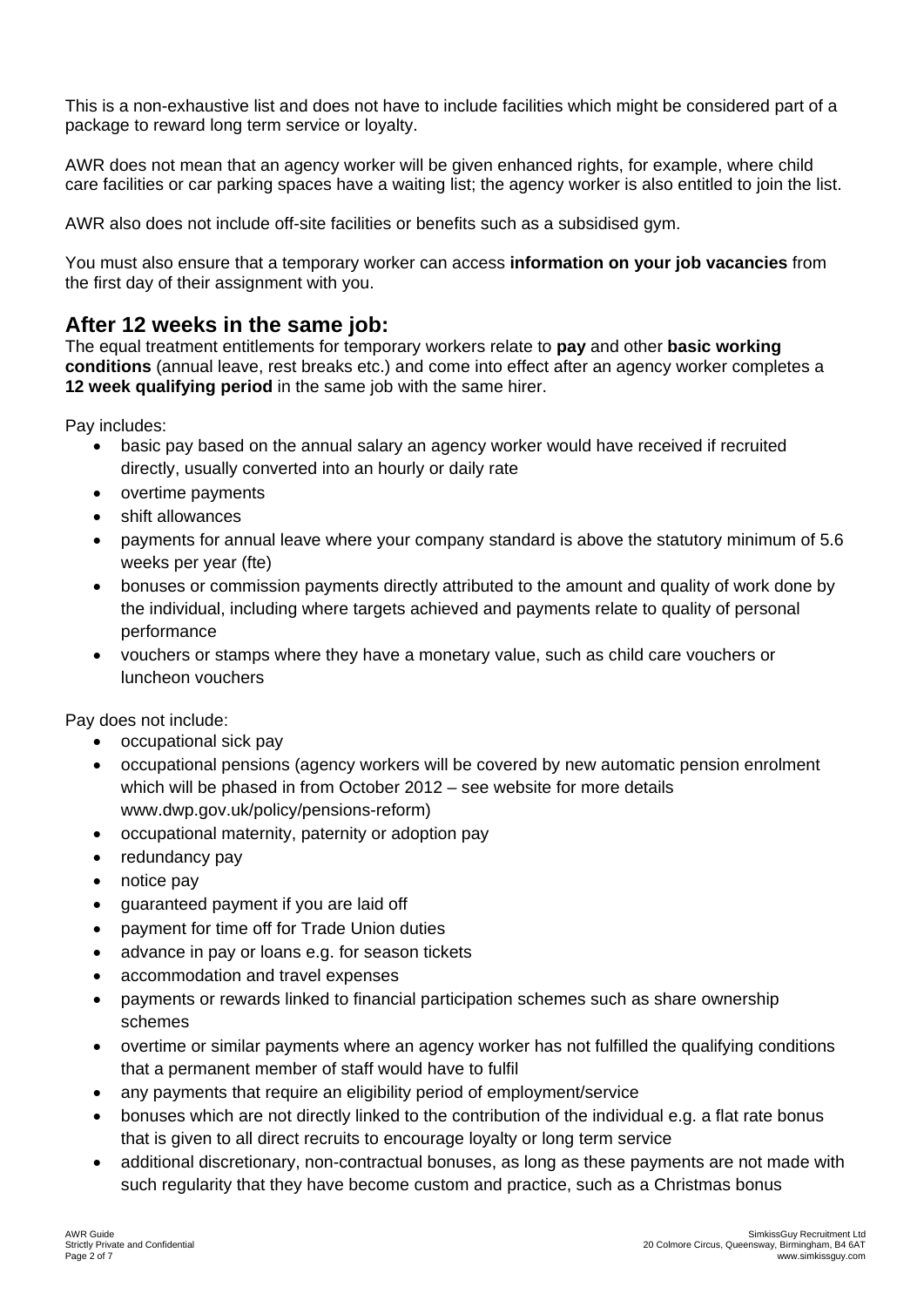bonuses of any kind paid to permanent staff after the agency workers posting has ended (unless a permanent member of staff leaving at the same time as the agency worker would receive a retrospective payment)

After an agency worker completes a 12 week qualifying period with the hirer they are entitled to the same basic terms and conditions of employment as if they had been employed directly by the hirer.

They are;

- **duration of working time** e.g. if working is limited to a maximum of 48 hours a week
- **night work**
- **rest periods**
- **rest breaks**
- **annual leave**

In addition, pregnant agency workers who have completed the 12 week qualifying period, will be entitled to **paid time off for ante natal appointments**

For any entitlement requiring a period of service – e.g. enhanced entitlement to annual leave after 12 months – the period starts at the time the qualifying period commenced (not 12 months and 12 weeks but 12 months).

## **Calculating the 12 week qualifying period**

The 12 week qualifying period is **triggered by working in the same job with the same hirer for 12 calendar weeks**. A calendar week in this context will comprise any period of seven days starting with the first day of an assignment.

Calendar weeks will be accrued regardless of how many hours the worker does on a weekly basis. Therefore, even if the agency worker is on assignment for only a couple of hours a week, it will still count as a week and they will still be entitled to equal treatment after 12 calendar weeks calculated in this way.

For example, an agency worker begins work on a Tuesday so all work done up to and including the following Monday will count as one calendar week.

An agency worker can qualify for equal treatment after 12 weeks in the same role with the same hirer, regardless of whether they have been supplied by more than one Temporary Work Agency over the course of that period of time.

Hirers should also be aware of the anti-avoidance provisions which prevent a series of assignments being structured so as to prevent an agency worker from completing the qualifying.

## **The Qualifying Clock**

The working patterns of agency workers can be irregular. The Regulations therefore provide for a number of circumstances in which breaks do not prevent agency workers from completing the qualifying period.

These provisions can best be explained by thinking of the qualifying period as a clock which runs from 0 to 12. Sometimes a gap between assignments – or a move to a new assignment - will mean that the clock is reset to 0 and must start again. In other circumstances a break will merely 'pause' the clock which will then continue to tick when the agency worker returns. In some limited circumstances, the clock will continue to tick even if the agency worker is not working on an assignment.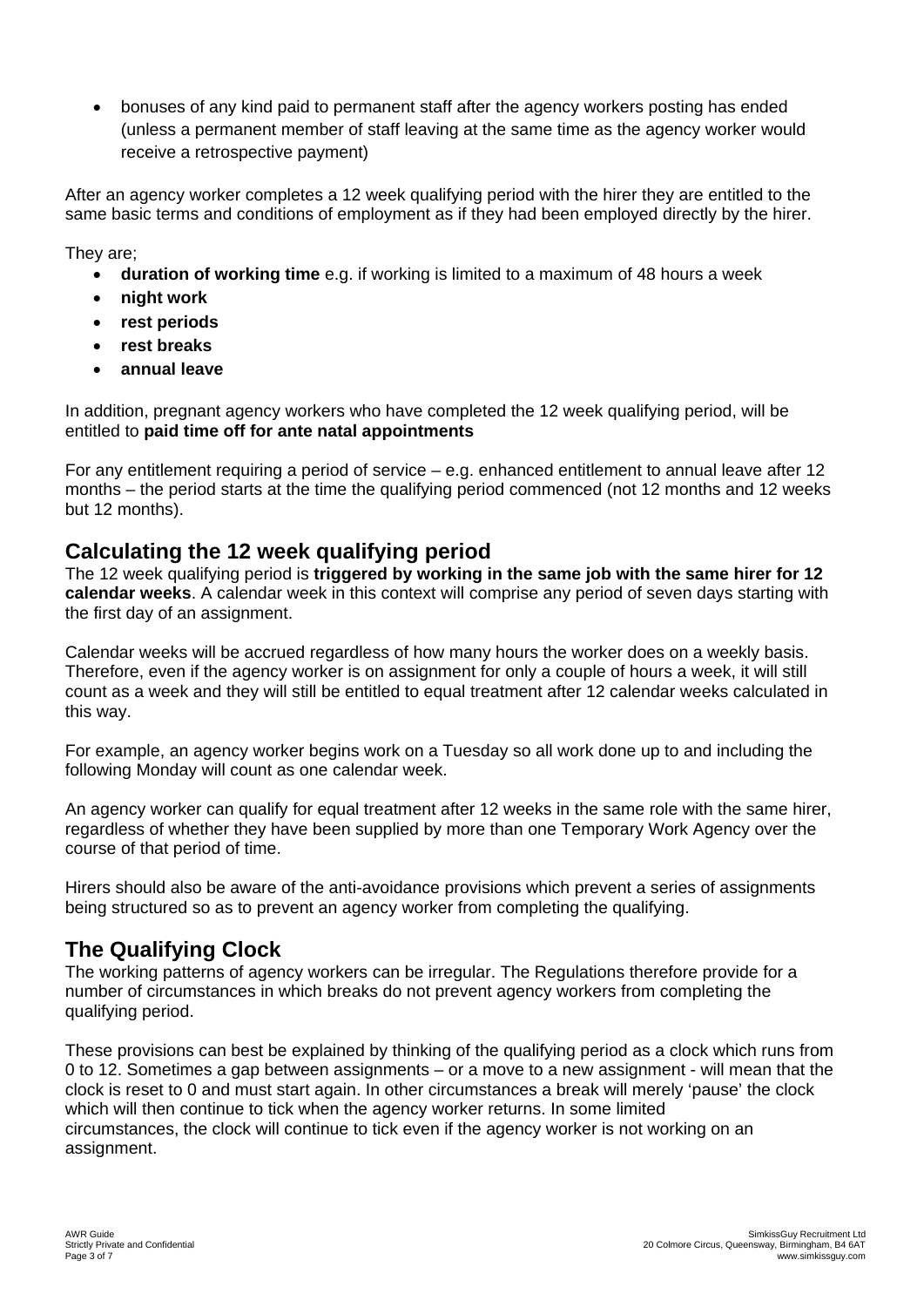# **Reasons for the qualifying clock to reset to zero;**

- Most commonly it will be because an **agency worker begins a new assignment with a new hirer**
- Where an **agency worker remains with the same hirer but is no longer in the same role**.
- If there is a **break between assignments with the same hirer of more than 6 weeks** (which is not one which 'pauses' the clock or during which it continues to 'tick')

# **Types of break that will cause the qualifying clock to 'pause';**

- A break for **any reason** where the break is **no more than six calendar weeks** and the agency worker returns to the same role with the same hirer
- A break of up to 28 weeks because the agency worker is incapable of work because of **sickness or injury**
- Any break which is for the purpose of **taking leave** to which the agency worker is entitled, including annual leave
- A break up to 28 calendar weeks to allow the agency worker to perform **jury service**
- A break caused by a **regular and planned shutdown** of the workplace by the hirer (for example at Christmas)
- A break caused by a **strike, lock out or other industrial action** at the hirer's establishment

# **Breaks where the clock continues to tick**

- Breaks due to **pregnancy, childbirth or maternity** which take place during pregnancy and up to 26 weeks after childbirth.
- Any breaks due to the worker taking **maternity leave, adoption leave or paternity leave.**

In each of these cases the clock will continue to tick for the originally intended duration of the assignment, or the likely duration of the assignment (whichever is longer).

# **Definition of 'new' hirer**

The qualifying clock will be reset to zero if the agency worker stops working for one hirer and begins working for another.

Generally such situations will be clear. A new hirer for this purpose must be a different legal entity. Where a single hirer has multiple sites, merely moving the worker from one site to another will not usually break continuity (unless it is a substantively different role).

Where a hirer is part of a larger group and each company has its own legal identity, then the qualifying period will restart when an agency worker moves between the different legal entities.

However, hirers and should be aware of the anti-avoidance provisions which prevent a series of assignments from being structured in such a way as to prevent the worker from completing the qualifying period. These provisions would cover, for example, the situation where an agency worker is moved back and forth across a group where there is common ownership via holding companies and subsidiaries and the intention is to deprive the agency worker from receiving equal treatment.

# **Substantively different**

If there is a substantive change to a job role within the same hirer, a new qualifying clock commences for the new role. **However, for this to happen, the work or duties which make up the whole or main part of a role must be substantively different**; it is not enough that a line manager has changed but not the job requirements or that the agency worker has transferred between similar administrative functions or has moved within a single, relatively small business unit or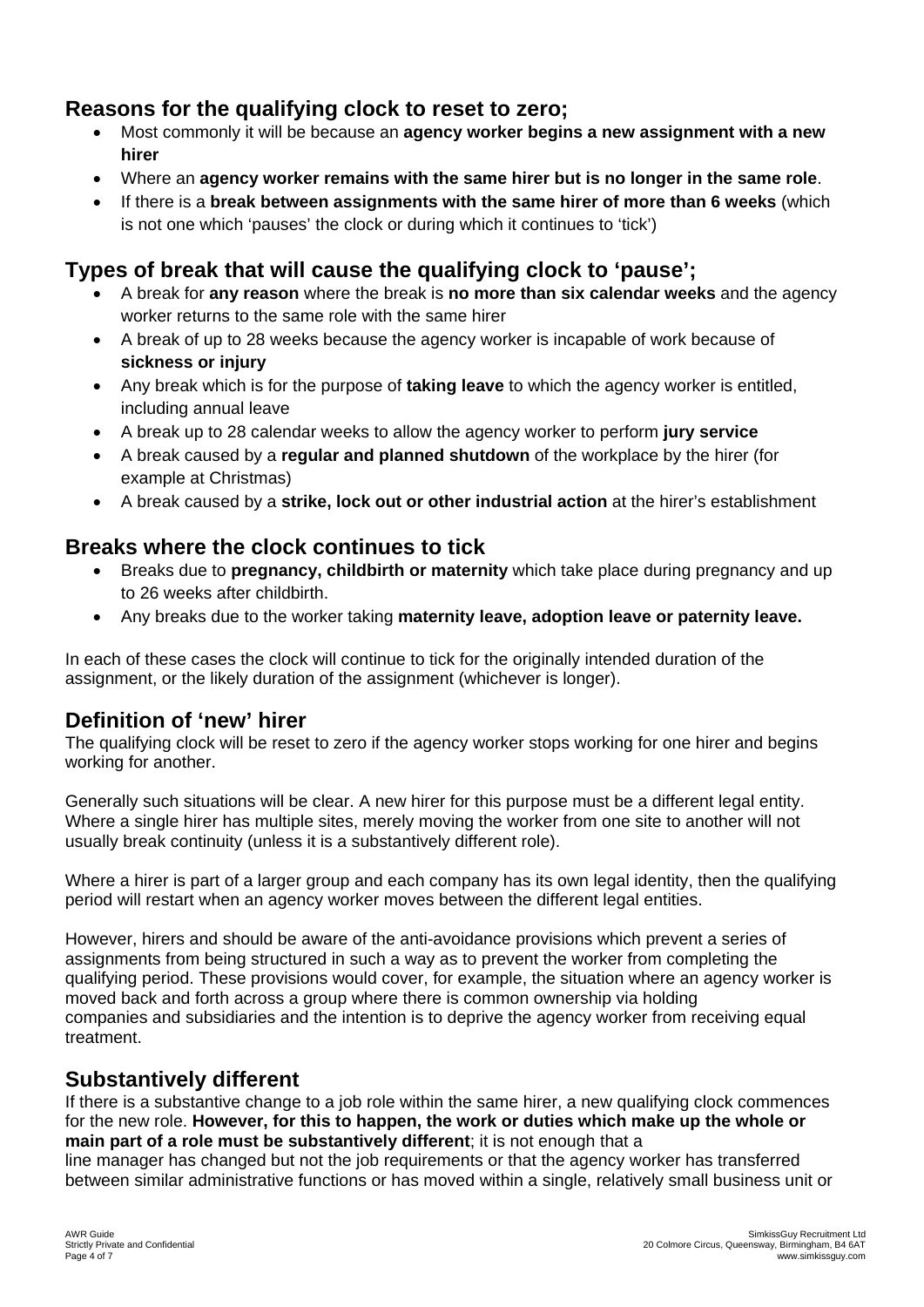has been given a different pay rate. None of these things by themselves would be sufficient. There has to be a genuine and real difference to the role.

# **The factors that may make the work or duties substantively different**

In the event of a dispute, a combination of factors can be expected to be taken into account when establishing whether or not the work or duties are substantively different.

### **A combination of the following characteristics can help to establish if the work or duties are substantively different;**

- Are different skills and competences used?
- Is the pay rate different?
- Is the work in a different location/cost centre?
- Is the line manager different?
- Are the working hours different?
- The role requires extra training and/or a specific qualification that wasn't needed before?
- Is different equipment involved?

## **12 week assignments and anti-avoidance provisions**

A hirer can obviously decide not to engage agency workers beyond the 12 week qualifying period. There is nothing in the Regulations to prevent an agency worker being released after say 11 weeks or for assignments of 12 weeks to be the usual practice of any hirer. However, hirers should be aware of anti-avoidance provisions which address any situation where a pattern of assignments emerge that are designed to deliberately deprive an agency worker of their entitlements.

## **Comparators**

The hirer will be deemed to have complied with the Regulations on equal treatment on basic working and employment conditions if the hirer identifies an appropriate comparator and treats the agency worker in the same manner. In these circumstances the comparator must be an employee.

A comparator needs to be engaged in broadly similar work, but account can be taken of their skills and qualifications as this may justify a higher level of pay for the comparator. They must work at the same or, if there is no comparable employee in the same workplace, in another of the hirer's workplaces. They will not be a comparable employee if they are no longer employed by the hirer.

## **Some examples**

### **Where a hirer has pay scales or pay structures**

A hirer has various pay scales to cover its permanent workforce, including its production line. An agency worker is recruited on the production line and has several years' relevant experience. However the agency worker is paid at the bottom of the pay scale. Is this equal treatment?

*Answer: Yes if the hirer would have started that worker at the bottom of the pay scale if recruiting him or her directly. But if the worker's experience would mean starting further up the pay scale if recruited directly, then the agency worker would be entitled to the same treatment.* 

### **Where there are no pay structures**

A hirer has decided to increase its workforce on a particular shift with agency workers. There are 10 permanent staff and 3 agency workers, doing the same work. The permanent employees are paid between £8-10 per hour– those recruited most recently being paid £8 per hour, the higher rate reflecting on the job experience. The work involves no specialist skills and only minimal on-job training. The agency workers are recruited at a rate of £6 per hour and continue to be paid at that rate after 12 weeks. Is this allowed?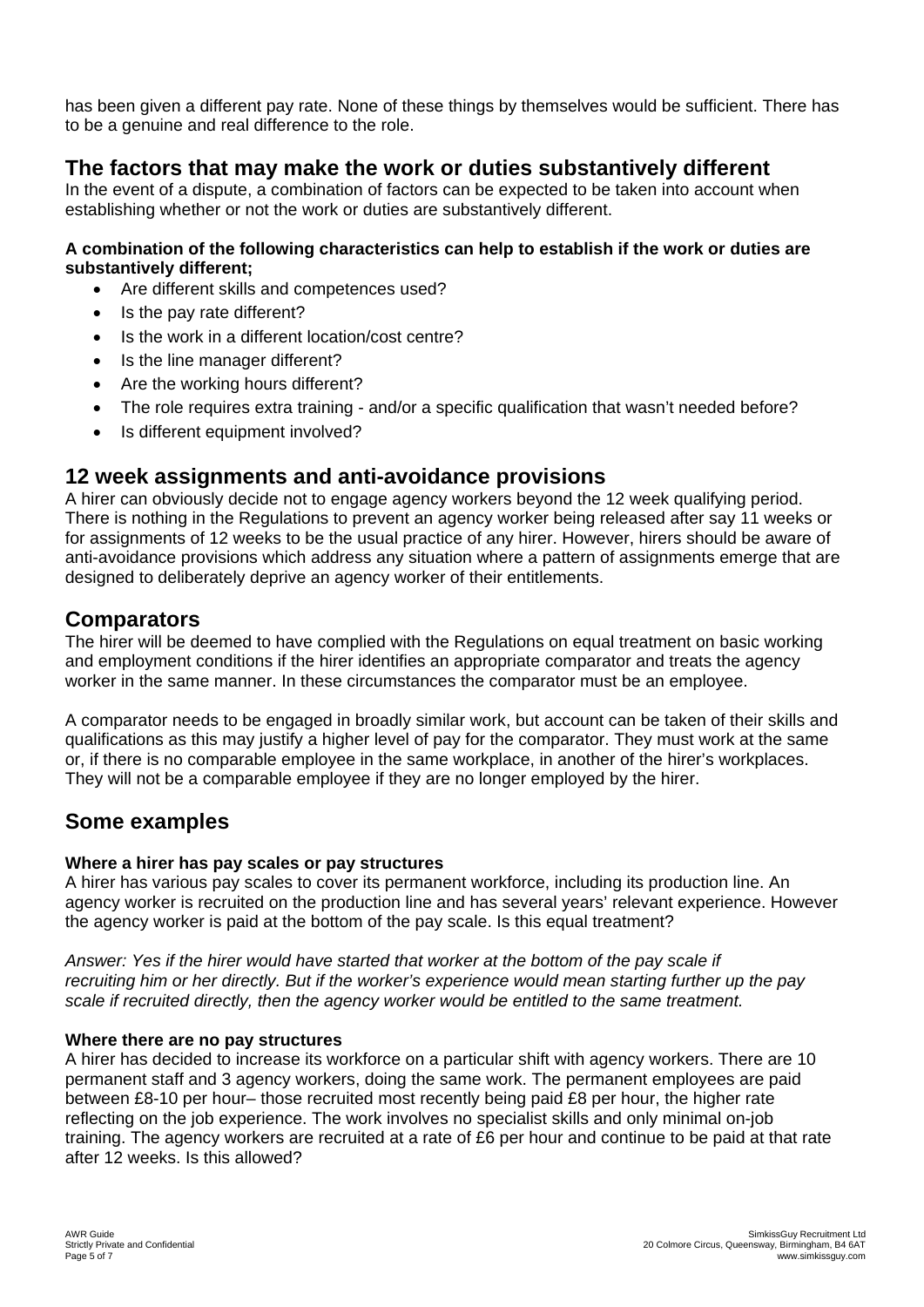*Answer: No; there is clearly a rate of at least £8 for the job and the agency workers would be entitled to at least this after 12 weeks on the assignment.* 

### **Where there are no pay scales or structures or comparable permanent employees**

A company engages an agency worker as a receptionist for the first time. The company does not have anyone doing the same job and does not have pay scales or collective agreements. The agency worker is paid at the same rate before and after the 12 week qualifying period. Is this allowed?

*Answer: Yes; there are no pay scales or collective agreements, or a 'going rate', so in relation to pay, there are no relevant terms and conditions ordinarily included in the contracts of employment of employees in the hirer. However if, say, the company gives all its permanent employees 6 weeks paid annual leave and paid time off for bank and public holidays, the agency worker should be entitled to the same treatment on these points* 

### **All directly recruited terms individually negotiated**

A sales company pays its 10-person sales force at different rates. The rates vary considerably and all depend on individual negotiation. There is no going rate. An agency worker is paid at the same rate before and after the qualifying period. Is this equal treatment?

**Answer: Yes; if all rates really are individually negotiated and there is no established custom and practice as regards pay – which the hirer and agency would need to be very clear was the case. But, as in the previous example, if there is a clear company policy on, for instance, annual leave, the agency worker would be entitled to equal treatment in that respect.** 

# **Bonuses linked to individual performance**

There are many different types of bonus or commission payments. The question when deciding whether an agency worker qualifying for equal treatment is entitled to any such payment is whether it is directly attributable to the work which that worker has done.

Examples of payments **to which an agency worker would be entitled to would include:** 

- commission payments linked to sales;
- bonuses payable to all staff who meet a specific individual performance target e.g. calls handled in a time given;
- bonuses paid to all staff who consistently respect company standards or values;
- bonuses payable on the basis of individual performance over a given period, e.g. a reporting year

### **Examples of payments to which an agency worker would not be entitled would include:**

- bonuses reflecting the overall performance of the business
- bonuses reflecting the overall performance of the part of the organisation where the agency worker has worked , but to where the agency worker has only made a minimal contribution

### **Information required at the start of every temporary assignment**

- the identity of the hirer, nature of business and locations of work
- start date and duration of assignment
- job role, responsibilities and hours
- the experience, training, qualifications the hirer considers are necessary, or which are required by law, or by any professional body in order to work in the position
- any risks to health or safety known to the hirer and steps taken to prevent or control such risk
- any expenses payable by or to the worker
- the level of **basic pay** (based on the annual salary)